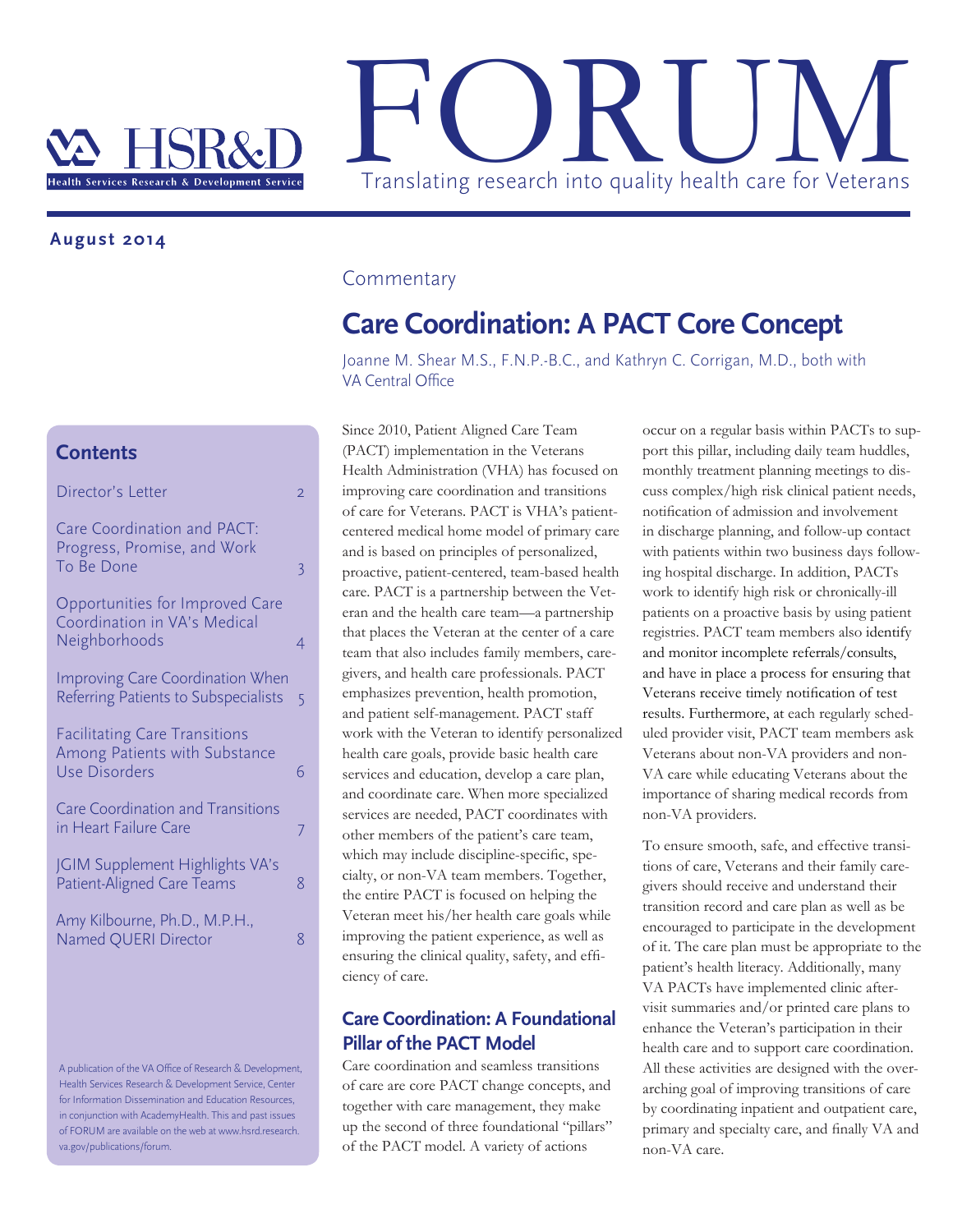

### **Director's Letter**

In today's VA, where the average patient has long medication lists, sees multiple providers in multiple clinics, and receives inpatient care from hospitalists, active coordination is needed to ensure treatments are aligned and handoffs are not missed. Coordinating care will be challenged even further if the current crisis over wait times pushes VA to outsource more care to community providers.

An integrated system like VA has many advantages in coordinating care: our well-functioning electronic health record, advanced primary care - mental health integration, and growing electronic communication with patients and among clinicians. Information exchange alone doesn't ensure coordinated care, however. That only happens when everyone caring for an individual patient is working toward common, patient-identified goals.

Coordination challenges are evident in VA; research has documented that an increasing number of prescribers correlates with worse outcomes. Risk of opiate overdose rises as patients are prescribed pain medication from both VA and non-VA providers. Efforts to improve coordination in VA face two fundamental challenges: (1) how to improve coordination without simply adding another layer of personnel, decisions, and communications to an already complex system (with many mandatory VA "coordinator" positions, e.g., OEF/OIF, suicide, homelessness, etc., some Veterans need a coordinator for all their coordinators); and (2) to establish a business case for better care coordination by focusing on the subset of patients for whom uncoordinated care is most likely to lead to waste and poor outcomes. As the articles in this issue document, better coordination is possible and necessary—but it needs to be built into the system of care and not added on as an afterthought.

David Atkins, M.D., M.P.H. Director, HSR&D

National PACT metrics available on the Primary Care Almanac and the Primary Care Operations PACT Dashboard support data-driven PACT teams and continuous improvement. These metrics demonstrate that PACT has improved care coordination for Veterans. Approximately 65 percent of Veterans requesting a same day primary care appointment with their personal provider are accommodated, and 78 percent of Veterans are able to see their own primary care provider for any appointment on the date they desire. Veteran access to primary care during extended hours (non-business hours) has increased 75 percent since January 2013. Post-discharge follow up is also important to reducing readmissions. Now, over 72 percent of all Veterans discharged from VHA are contacted within two days to ensure they are following discharge instructions and doing well.

### **Technological Innovations Support Care Coordination**

An important benefit of health information technology (HIT) is to ensure that pertinent patient health information is readily available to all members of the health care team, especially during critical transitions of care. A variety of clinical care processes use HIT to enhance patient care coordination. First, secure messaging offers Veterans easy, asynchronous communication with the PACT and connects them to their team between visits. Second, Blue Button technology allows Veterans to download portions of their medical record for sharing with non-VA health care providers. And finally, Veterans who are located far from VA medical centers may now use a variety of technologies to bridge that distance, including E-consults, CVT consultation, and SCAN-ECHOs.

The Patient Care Assessment System (PCAS), a VHA Web-based application for care management tracking, also promises to greatly enhance care coordination. PCAS integrates key data from multiple sources while allowing manual entry of information such as non-VA providers and contact numbers. It is designed to link to the Care Assessment Needs (CAN) score and to support a summary of patient risk factors, task lists, and notifications. Future plans include the ability to create a care plan that is sent to CPRS as a standardized note.

Care coordination within VHA is supported by a robust electronic health record (EHR) system that enhances health information sharing. The EHR provides support for key functions of care coordination, including referral tracking, consultants' recommendations, care management activities, medication management and reconciliation, patient preferences, and more. Both VHA and non-VA health care systems are enhancing their EHRs to comply with meaningful use certification, which includes, among many other requirements, clinical information reconciliation (medications, allergies, and problems) and the ability to automatically generate a transitions of care/ referral summary document. These innovations will further support care coordination through enhanced information flow between VHA and non-VHA health care systems.

Improving care coordination and transitions of care for Veterans is an important and primary focus of PACT. PACT policy, metrics, and practical implementation strategies are aligned to promote care coordination. As PACT evolves, continued identification and spread of best practices will further enhance coordination of care and smooth transitions between PACT and inpatient care, specialty care, and non-VA care.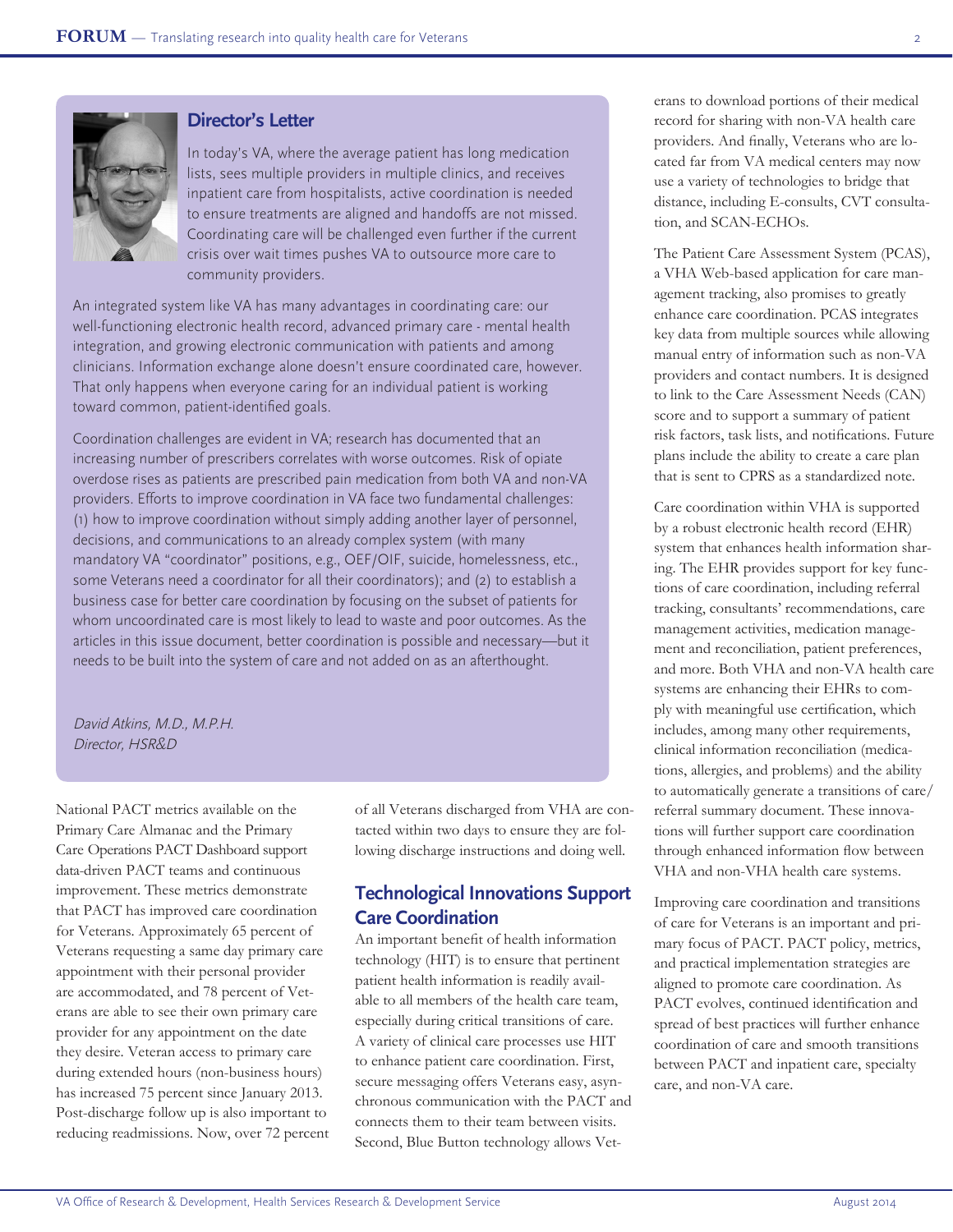### Response to Commentary

## **Care Coordination and PACT: Progress, Promise, and Work To Be Done**

Kristina M. Cordasco, M.D., M.P.H., M.S.H.S., and Lisa V. Rubenstein, M.D., M.S.P.H., both with HSR&D's Center for Implementation Practice and Research Support, VA Greater Los Angeles Healthcare System, Los Angeles, California

Care coordination is nearly always listed as a key feature in descriptions of new patient-centered primary care models, such as VA's Patient Aligned Care Teams (PACT). Truly coordinated care holds promise for improving patient care and reducing costs by preventing negative outcomes, increasing efficiency, and avoiding unnecessary or duplicative services. Coordinated care, and the level to which it is achieved, has rarely been defined or measured in evaluations of these new models. In bringing together the definitions, measures, and actions related to care coordination in PACT, Shear and Corrigan have provided the beginnings of a map between theory and implementation for care coordination within new models of primary care.

Care coordination is necessary whenever two or more parties need to perform distinct tasks related to a patient's care.<sup>1</sup> Those involved may include primary or specialty care providers, other members of the health care team (e.g., nurses, pharmacists, social workers), informal caregivers, or the patient. Using this broad conceptualization, it is difficult to think of scenarios in modern medicine that do not require at least some care coordination, especially with the rising prevalence of chronic disease. Yet, or perhaps because of this, care coordination is a longstanding, tenacious, and pervasive challenge in health care. As noted by Shear and Corrigan, coordination is particularly challenging across transitions in settings and care providers, such as between inpatient and outpatient care, primary and specialty care, and care that crosses health care systems, such as VA and non-VA care.

## **VA Investments in Care Coordination**

As described by Shear and Corrigan, since 2010 VA has invested heavily in establishing structures and processes to facilitate care coordination within implementation of PACT.

PACT notification of admissions, PACT involvement in discharge planning, and posthospitalization phone calls aim to coordinate care across inpatient and outpatient transitions. Consult monitoring, electronic consultations (e-consults), and videoconferencing between primary care and specialist providers are tools to coordinate care between primary and specialty care. Providers facilitate care coordination between VA and non-VA providers by explicitly asking Veterans about their use of non-VA care and providing Veterans with electronic access to portions of their VA medical record. This represents considerable progress. However, more is needed for VA to fully realize its aim of providing highly-coordinated, seamless transitions in care.

Compared to prior primary care models, PACT provides substantially more support for care coordination and communication. Yet, gaps remain in promoting bidirectional provider communication, which is foundational for care coordination. For example, while VA's electronic medical record (EMR) allows all VA providers to view a complete record of care that has been delivered by other VA providers and in distant VA settings, and selected information can be "pushed" to providers by using an "additional signer" mechanism, these communication mechanisms are either passive or, at best, unidirectional. The recent innovation of e-consults appears to improve communication, but again, in its current implementation is unidirectional—i.e., in most cases, the primary care provider asks a specialist a question and receives an answer without discussion. More difficult still is achieving bidirectional communication with non-VA providers; as highlighted by Shear and Corrigan, achieving even consistent unidirectional communication in this area would be a major advance.

New communication tools show great promise for improving coordination, but further research is needed to fully understand their most appropriate, effective, and efficient uses. Videoconferencing, for example, can build communication and collaboration across distances, yet is only beginning to be understood in terms of its optimal use for care coordination.

#### **Intensive Interventions**

Studies have also shown that more intensive care coordination interventions may be needed for certain patient populations.<sup>2</sup> Research is needed to identify the patients who may need more (or less) coordination assistance when transitioning across health care settings, providers, or systems. Akin to clinical trials assessing the appropriate dose, and differences across patients, there are likely different "dosages," of care coordination needed for different patients, depending on their medical, social, or personal characteristics.

In addition, given VA's core educational mission, interdisciplinary training for achieving coordination needs development. Optimal care coordination requires special skills in collaboration, communication, and teamwork.<sup>3</sup> In all of the above actions, and those mentioned by Shear and Corrigan, assessment and improvement of training is needed to achieve optimal care coordination in PACT.

In conclusion, successful VA development, implementation, and research on care coordination will have a positive impact on all VA patients. Further, as the issue of care coordination gains increasing attention nationally, VA, as a large, fully-integrated health care system with a comprehensive EMR, and having already made significant strides in this area, is primed to be a leader in both innovation and research in this important topic.

- 1. McDonald, K.M. et al. *Closing the Quality Gap: A Critical Analysis of Quality Improvement Strategies* (Vol. 7: Care Coordination). Rockville (MD): Agency for Healthcare Research and Quality (US) 2007.
- 2. Scott, I.A. "Preventing the Rebound: Improving Care Transition in Hospital Discharge Processes,"*Australian Health Review* 2010; 34(4):445-51.
- 3. Press, M.J. et al. "Care Coordination in Accountable Care Organizations: Moving Beyond Structure and Incentives," *American Journal of Managed Care* 2012; 18(12):778-80.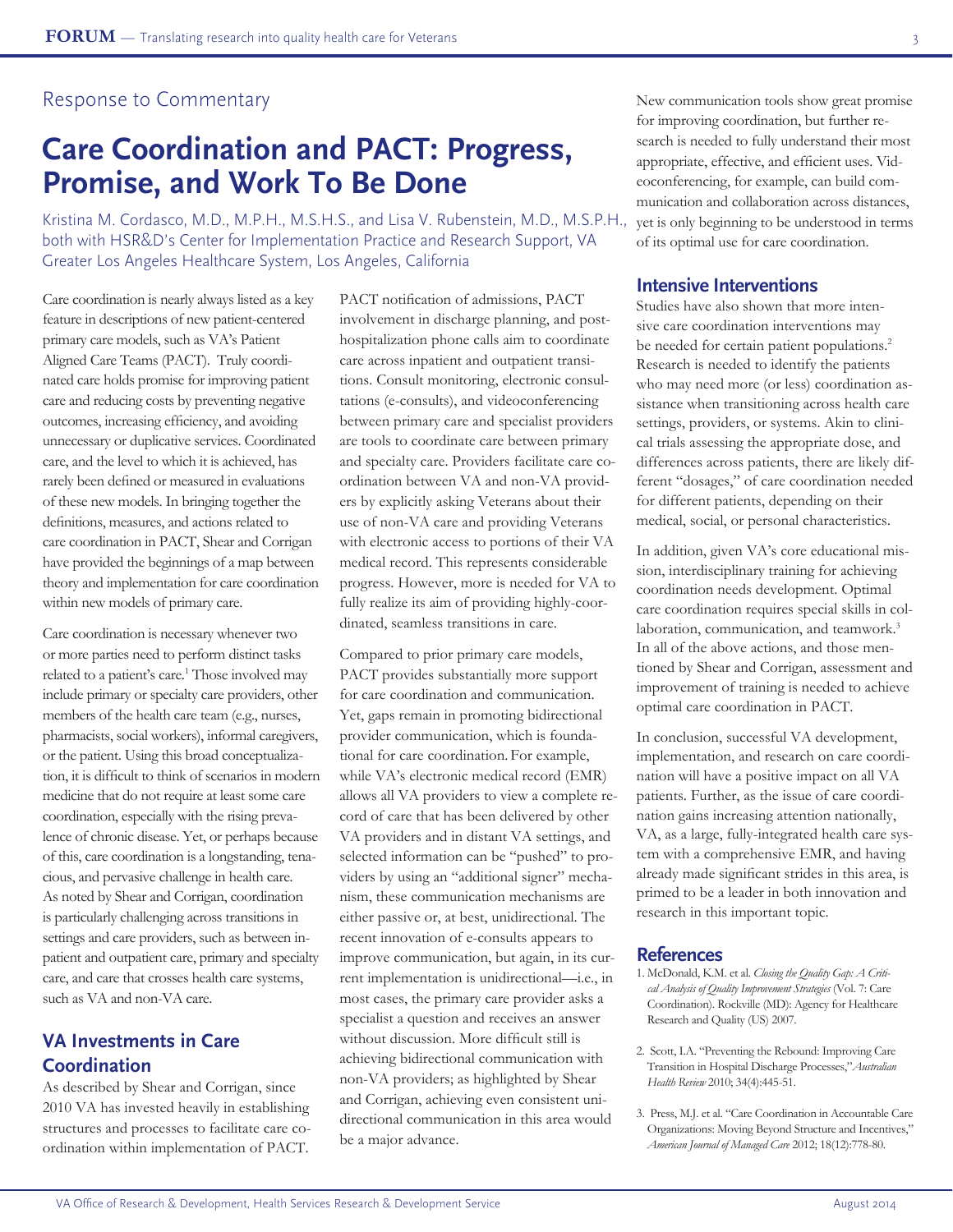# **Opportunities for Improved Care Coordination in VA's Medical Neighborhoods**

Danielle E. Rose, Ph.D., M.P.H.; Melissa M. Farmer, Ph.D.; and Elizabeth M. Yano, Ph.D., MS.P.H.; all with HSR&D's Center for the Study of Healthcare Innovation, Implementation & Policy, Sepulveda, California

Since undergoing a transformation of primary care into patient-centered medical homes (PCMH) via Patient Aligned Care Teams (PACT), VA has been increasing efforts to address care coordination challenges. Veterans with complex health needs require additional care outside of PACT in the larger "medical neighborhood," including care from specialists, emergency department, and inpatient, as well as care from non-VA or community providers. Guided by the logic model outlined by Taylor et al,<sup>1</sup> we examined the prevalence of care coordination problems experienced in VA primary care before PACT implementation, and identified barriers and facilitators to care coordination. While facilitators serve as examples of best practices, barriers indicate potential pathways to improved care coordination.

Our studies used data from two national surveys of VA primary care directors, both funded through research-policy partnerships. The VHA Clinical Practice Organizational Survey (2007) asked primary care directors to report how frequently their providers encountered challenges in coordinating care with each of 25 different medical specialty clinics (e.g., neurology, cardiology) or allied health programs (e.g., pharmacy, physical therapy, social work). The VHA Primary Care Survey (2008) asked primary care directors to assess the degree to which care coordination with other VA settings (e.g., medical, surgical, and mental health specialties; inpatient and emergency care; and VA to non-VA settings) posed significant management challenges. We found widespread reports of care coordination challenges. More than 80 percent of VA primary care directors reported frequent care coordination problems with at least one medical specialty clinic. The most frequently cited clinics for care coordination challenges included

neurology, cardiology, and gastroenterology. Across different medical neighborhood settings, the most often-cited challenge was coordinating care between VA providers and non-VA or community providers.

Primary care directors cited sufficient primary care staff (e.g., doctors, nurses, physician assistants, administrators, clerks, and receptionists) as facilitating care coordination. This finding highlights the time commitment required for effective care coordination, which can include requesting consultations, setting up appointments for labs or diagnostic tests, explaining care plans to patients, making follow-up calls or sending emails if consultation requests were declined, then reviewing specialty consultation letters sent back to primary care. PACT has designated RN care managers whose roles explicitly focus on these care coordination tasks, however, early findings from the PACT Demonstration Laboratories suggests that care managers may already be overwhelmed and that lack of role clarity and gaps in support staffing levels pose ongoing challenges.<sup>2</sup>

We found that VA primary care practices with more fully implemented service agreements reported fewer care coordination problems. Serving as "contracts" between primary care and specialty care clinics, service agreements can specify the types of patients that should be referred to specialty care, the kinds of information required by specialists to act efficiently on consult requests (e.g., labs, diagnostic tests, some initial trials prior to consultation), and timelines for consultations and communication—all of which help to prioritize referrals, clarify roles and responsibilities for clinicians, and enhance care coordination. The communication between primary care and specialists required for developing service agreements may offer important opportunities to facilitate care coordination.

In another study, we described the prevalence of management challenges faced by primary care directors before PACT implementation.3 While electronic medical records (EMRs) like VA's Computerized Patient Record System (CPRS) are widely cited as promoting effective coordination of care, VA primary care directors' foremost challenges were actually related to information technology (IT): the burden of excessive CPRS alerts; the volume of clinical reminders; the time and effort to input notes; as well as gaps in the adequacy of clinical informatics support. In additional analyses, we found that the number of IT challenges were associated with care coordination challenges in the medical neighborhood. Addressing clinician challenges with EMRs may be an opportunity for quality improvement interventions among clinicians and IT staff, to improve "end user" efficiencies and enhance clinicians' best efforts to coordinate care.

Earlier studies found that patients with multimorbidity face significant care coordination challenges. In our work, we identified a number of care coordination challenges at the primary care clinic level, as well as barriers and facilitators to care coordination that are mutable, and amenable to quality improvement interventions. Further study is needed to understand challenges to implementing best practices, and identifying additional strategies to improve care coordination and optimize Veterans' care experiences.

#### **Acknowledgements**

The authors would like to acknowledge the contributions of Ismelda Canelo, M.P.A.; Michael L. Parchman, M.D., M.P.H. with the MacColl Center for Health Care Innovation, Group Health Research Institute, Seattle, Washington; and Lisa V. Rubenstein, M.D., MS.P.H.

- 1. Taylor, E. et al. "Coordinating Care in the Medical Neighborhood: Critical Components and Available Mechanisms," *White paper. AHRQ publication.* 2011(11-0064).
- 2. Rodriguez, H.P. et al. "Teamlet Structure and Early Experiences of Medical Home Implementation for Veterans," *Journal of General Internal Medicine* 2014; 29 Suppl 2:623-31.
- 3. Farmer, M.M. et al. "Challenges Facing Primary Care Practices Aiming to Implement Patient-Centered Medical Homes," *Journal of General Internal Medicine* 2014; 29 Suppl 2:555-62.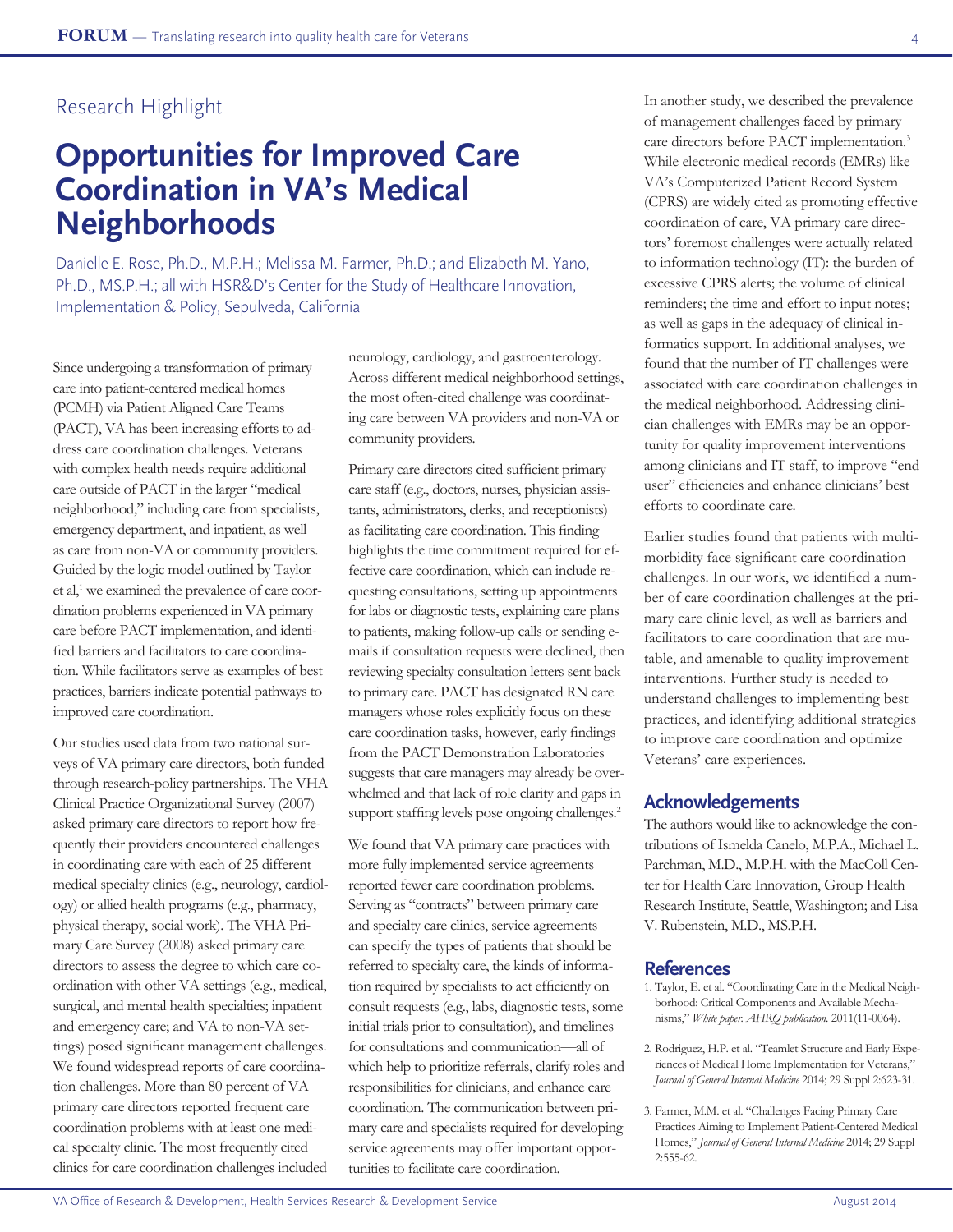# **Improving Care Coordination When Referring Patients to Subspecialists: Can Electronic Health Records Help?**

Sylvia J. Hysong, Ph.D., HSR&D Center for Innovations in Quality, Effectiveness and Safety, Michael E. DeBakey VA Medical Center, Houston, Texas

As VHA moves to a team-based model of care, care coordination becomes ever more important. Coordinating care is not a new task in the delivery system, by any means. Yet, despite the many recommendations of entities like the Institute of Medicine that emphasize the importance of well-coordinated health care, guidance on how to coordinate it in order to achieve best results is scarce. One of the most common and longstanding forms of coordination is referring a patient to a subspecialist. Referrals serve as an excellent laboratory for understanding how to best coordinate amongst health care providers.

Researchers have long lauded the electronic health record (EHR) as an important tool with significant potential to improve care coordination in the context of referrals. EHRs allow the primary care provider (PCP) and subspecialist to exchange information instantaneously, and provide both with immediate access to the entire patient record. However, around 7 percent of patients referred to subspecialists are still lost to follow up despite providers who use an EHR in the referral process. This observation suggests we may need to understand how to optimize information communication through an EHR.

## **Coordination of Electronic Health Record-Based Referrals: A Qualitative Analysis**

We conducted a qualitative study at two large tertiary care VA Medical Centers (VAMC) from different geographical areas in order to: (1) understand coordination breakdowns related to e-referrals; and (2) examine work-system factors that affect the timely receipt of subspecialty care.<sup>1,2</sup>

First, we conducted interviews with seven subject matter experts to document and understand the e-referral process workflow at four high-volume referral subspecialty clinics at one VAMC. We created subspecialty-specific referral process maps capturing workflow, information transfer, and actions needed for processing referrals. We found considerable variability across subspecialties in how they handled an incoming referral request; nevertheless, seven summary steps emerged as necessary to successfully coordinate transition to a subspecialist: (1) PCP places the referral request; (2) subspecialist reviews the request; (3) subspecialist communicates the review decision; (4) responsibility for care is transferred from primary to specialty care; (5) the referral encounter occurs; (6) the care plan is communicated to the PCP; and (7) responsibility for care is transferred back to primary care.

Next, we conducted six focus groups with a total of 30 PCPs from both VAMCs. Using techniques from grounded theory and content analysis, we identified four organizational themes that affected the referral process: (1) lack of an institutional referral policy; (2) lack of standardization in certain referral procedures; (3) ambiguity in roles and responsibilities; and (4) inadequate resources to adapt and respond to referral requests effectively. Marked differences in PCPs' and subspecialists' communication styles and individual mental models of the referral processes likely precluded the development of a shared mental model that would facilitate coordination and successful referral completion. Notably, providers reported very few barriers related to the EHR itself.

## **EHRs Can Help, but the Basics of Coordinating Still Apply**

Our study began as an examination of specific aspects of EHRs that formed barriers to coordination through referrals, hopefully to serve as pathways for improving the EHR. Our most important finding was that the key to successful care coordination depends less on the EHR interface, and far more on the basics of coordination itself: a clear, institutional referral policy and standardized referral practices that everyone was aware of and understood; a clear understanding by all concerned about which provider is responsible for which aspect of care; and adequate resources (personnel or otherwise) to adapt and respond to incoming referral requests. In their evidence-based coordination framework, Okhuysen and Bechky suggest three integrating conditions that must be present for coordination to occur successfully: accountability (clarity over who is responsible for what), predictability (knowing what tasks are involved and when they happen), and common understanding (a shared perspective on the whole process being coordinated and how individuals' work fits within the whole). 3 As we found in our study, the EHR can help improve accountability (for example, by restricting permission for certain actions exclusively to those who are responsible for completing them) and, to some extent, common understanding (for example, by displaying all clinicians currently providing care for a given patient and their role in the care team for that patient), but is quite limited in its ability to improve predictability as defined above. Even in areas where EHRs can help, there are still basic decisions about coordinating that must be done by humans. Deciding who is responsible for information gathering and patient workup, for example, is something that must be done by people. In short, the EHR is only as good as the policies, procedures, and human decisions that it is designed to support.

- 1. Hysong, S.J. et al. "Improving Outpatient Safety through Effective Electronic Communication: A Study Protocol," *Implementation Science* 2009; 4(62).
- 2. Hysong, S.J. et al. "Toward Successful Coordination of Electronic Health Record Based-Referrals: A Qualitative Analysis," *Implementation Science* 2011; 6(84).
- 3. Okhuysen, G.A. and B.A. Bechky. "Coordination in Organizations: An Integrative Perspective," *Academy of Management Annals*, 2009 Jun; 3(1):463-502.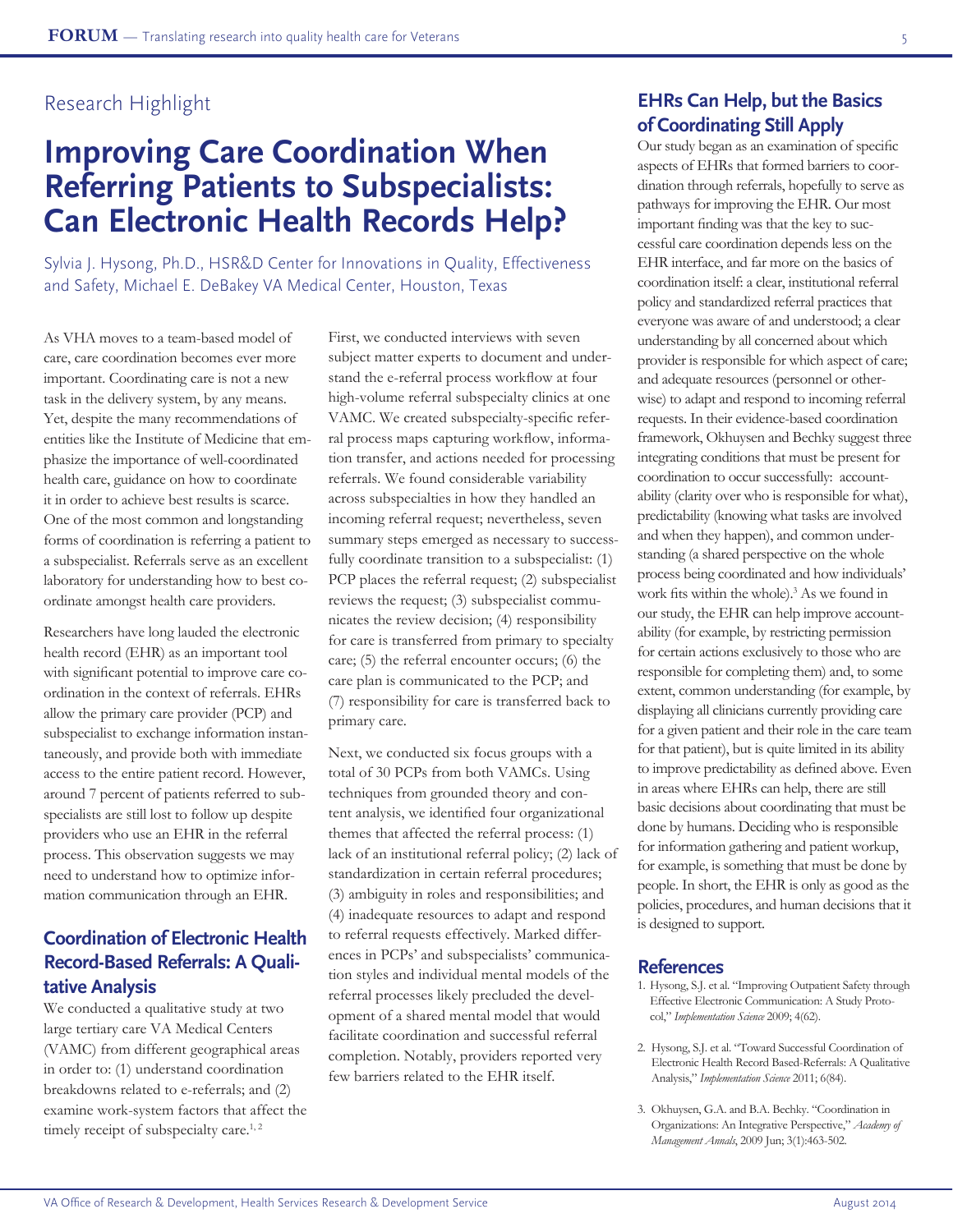## **Facilitating Care Transitions Among Patients with Substance Use Disorders**

Christine Timko, Ph.D., HSR&D Center for Innovation to Implementation, VA Palo Alto Health Care System, Palo Alto, California; Michael Cucciare, Ph.D. HSR&D Center for Mental Healthcare and Outcomes Research, VA Central Arkansas Healthcare System, North Little Rock, Arkansas; Mark Ilgen, Ph.D., HSR&D Center for Clinical Management Research, VA Ann Arbor Health Care System, Ann Arbor, Michigan

Substance misuse is a common health condition among Veterans receiving care from VHA. The harmful health effects of substance misuse are well documented and include loss of relationships and employment, legal problems, medical and mental health comorbidities, and premature death. The term "substance misuse" refers to a range of behaviors, from the hazardous use of a substance to meeting diagnostic criteria for a substance use disorder (SUD).

#### **The SUD Care Continuum**

Veterans who misuse substances obtain care in a range of settings including primary care and SUD specialty care (involving inpatient, residential, and outpatient settings). Substance misuse is common among primary care patients; almost one-quarter of male, and one-fifth of female OEF/OIF Veterans in VA outpatient care screen positive for alcohol misuse. Patients with SUDs frequently require varying intensities of care throughout the course of the disorder. Often, more intensive intervention is needed upon initial identification of SUDs, whereas less intensive care, such as monitoring, is needed post-treatment to support continued abstinence. Due to the chronic nature of addiction, this stepping up and stepping down of care may occur repeatedly over a number of years. Existing treatment guidelines emphasize coordination between care settings based on the core assumption that SUD patients have better clinical outcomes, and require fewer health care resources, when they are able to successfully transition between different levels of care.

Despite the availability of evidence-based interventions, providers face considerable challenges in facilitating care transitions of patients with SUDs. Accordingly, we have presented

a conceptual model of SUD care transitions that takes into account patient, provider, and system-level facilitators and barriers that may impact the transition process. This model also offers intervention strategies that providers can utilize to improve care transitions.<sup>1</sup> A potentially useful intervention strategy to support this process is telephone monitoring.

### **Telephone Monitoring to Facilitate SUD Care Transitions**

Telephone monitoring is designed to increase participation in continuing care and improve outcomes for SUD patients who have achieved abstinence in intensive treatment. Much of the early work on telephone monitoring with SUD patients was conducted at the Philadelphia VA by James McKay, Ph.D., and colleagues. Telephone monitoring generally consists of one face-to-face session to orient patients to the protocol, followed by regular, brief telephone contact, with provisions to step up the level of care when a patient's status or symptoms indicate increased risk of deterioration. Research with SUD patients completing intensive treatment has demonstrated that telephone monitoring facilitates access to, and engagement with, SUD continuing care and 12-step mutualhelp groups, and improves SUD outcomes. However, this prior work has focused on care transitions within the SUD specialty system. It is likely that opportunities exist to identify SUD patients in other settings and link them to SUD services prior to discharge. For example, a VA study found that, among Veterans in inpatient psychiatry diagnosed with both SUD and another mental health disorder, only 31 percent received continuing SUD care, even though such care was associated with a significantly reduced likelihood of rehospitalization.<sup>2</sup>

To facilitate the transition from inpatient psychiatry to continuing SUD care among dually diagnosed patients, we are conducting a randomized trial comparing telephone monitoring to usual care (HSR&D IAC 09- 055; Timko & Ilgen, Multiple PIs). The trial tailors the telephone monitoring protocol developed by Dr. McKay for SUD patients, to help dually-diagnosed Veterans at the Palo Alto and Ann Arbor VAs to utilize outpatient continuing care and mutual-help groups following discharge from inpatient psychiatry. Our experience conducting this project indicates that telephone monitoring can be integrated into inpatient psychiatry settings and delivered post-discharge. Based on this successful experience, we will use enhanced telephone monitoring in a project to help Veterans completing inpatient detoxification to access and engage with SUD treatment (VA HSR&D CRE 12-010). The latter project enhances telephone monitoring by incorporating Contracts-Prompts-Reinforcements (CPR), a method developed in VA to facilitate SUD patients' care transitions.<sup>3</sup>

As SUD or dually-diagnosed inpatients step down to and complete continuing care, it is important that they also obtain regular primary care services. Making this transition is associated with many important health benefits for SUD patients: reduction in addiction severity, higher abstinence rates, and fewer emergency department visits and hospitalizations. Historically, SUD care has been poorly integrated into the rest of the health care system, so concerted efforts are needed to enhance the ways in which SUD patients receive needed medical, psychiatry, and SUD-related care.

- 1. Cucciare, M.A., Coleman, E., and Timko, C. "A Conceptual Model to Facilitate Transitions from Primary Care to Specialty Substance Use Disorder Care: A Review of the Literature," *Primary Care Health Research* & *Development* (in press).
- 2. Ilgen, M.A. et al. "Continuing Care after Inpatient Psychiatric Treatment for Patients with Psychiatric and Substance Use Disorders," *Psychiatric Services* 2008; 59(9):982-8.
- 3. Lash, S.J. et al. "Contracting, Prompting and Reinforcing Substance Use Disorder Continuing Care," *Journal of Substance Abuse Treatment* 2013, 44(4):449-56.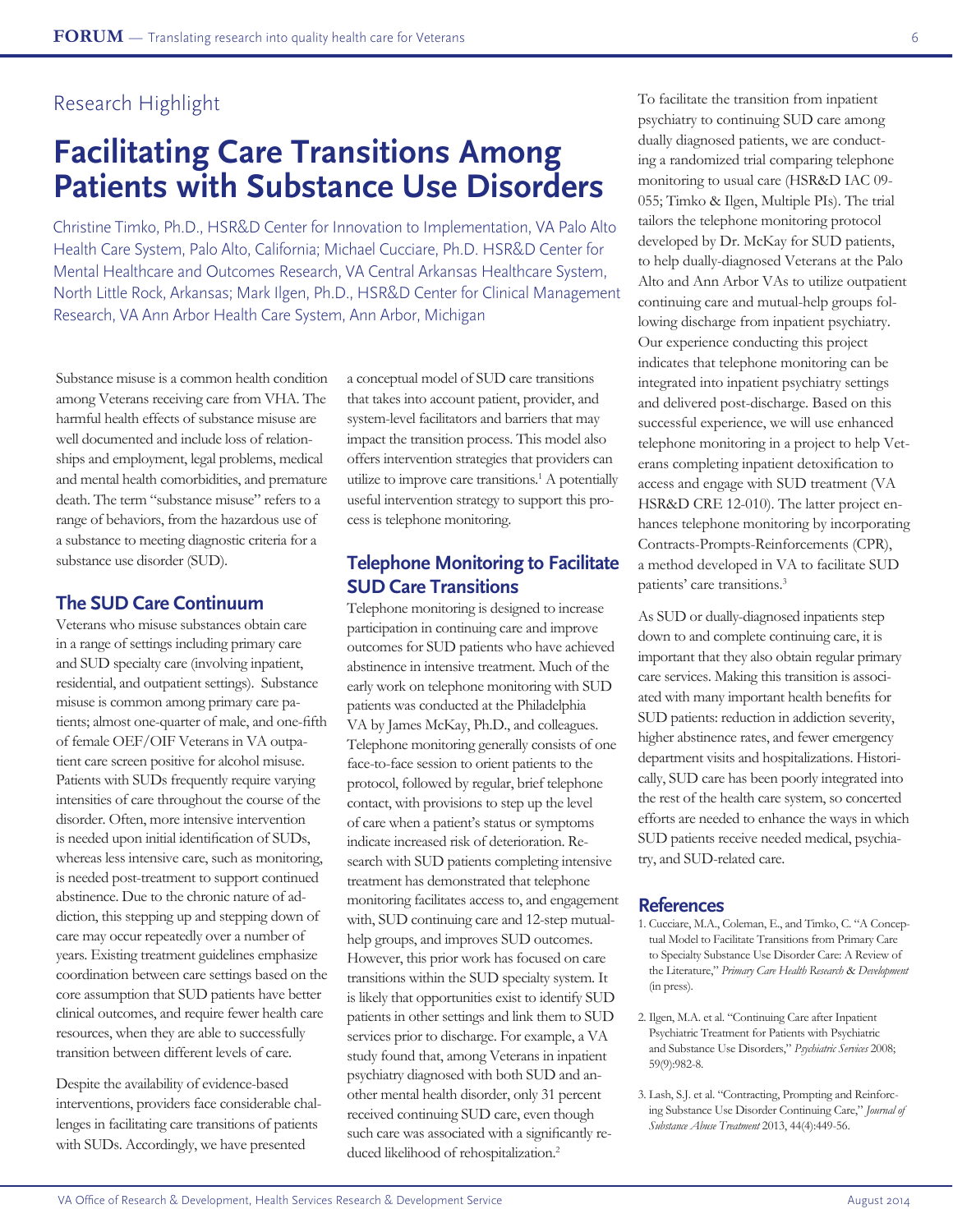# **Care Coordination and Transitions in Heart Failure Care**

Paul Heidenreich, M.D., M.S., Chronic Heart Failure Quality Enhancement Research Initiative (QUERI) and HSR&D Center for Innovation to Implementation, VA Palo Alto Health Care System, Palo Alto, California

Heart failure is one of the medical conditions most likely to benefit from care coordination through times of patient transition. As a chronic condition characterized by periodic hospitalizations, heart failure involves frequent care site transitions accompanied by important changes in management, for example, new medications or dosage changes. Heart failure patients may experience transitions between different levels of inpatient care (e.g., acute care, long-term skilled nursing care), between inpatient and outpatient care, and between different levels of outpatient care (e.g., to advanced heart failure care). While transitions also can occur on the home front (e.g., from not working to returning to work), few of those with heart failure symptoms are working given their older age. Those heart failure patients who continue working may experience significant fatigue and risk of arrhythmia that require modification of work duties. For those with advanced heart failure, the appropriate timing of any transition to hospice is difficult to determine given the uncertainty in prognosis.

The transition with the greatest potential impact on health and resource use is the transition from hospital to home. Not only are changes in care common during hospitalization but patients are often not yet back to their baseline health status at time of discharge. Close followup during the transition from hospital to home is likely to improve patient outcomes.

The most commonly used measure of quality for hospital care and the transition to home is the all-cause readmission rate at 30 days, which is near 25 percent following a heart failure admission for both the VA and Medicare populations. This measure, with risk adjustment for patient characteristics, is publically reported at the hospital level by VA and Medicare with the latter imposing financial penalties on those hospitals that fall below the U.S. average readmission rate.

#### **Evidence-Based Interventions**

Given the spotlight on readmissions as a measure of quality, what interventions should hospitals adopt to improve the transition of care for patients with heart failure? The most powerful data come from randomized controlled trials. A 2011 review of readmission studies identified 16 randomized trials that evaluated the impact of different interventions on patients' readmission rates.<sup>1</sup> These studies evaluated a variety of interventions, many multifactorial, which included such processes as patient education, medication reconciliation, early phone calls, a transition coach, home visits, early communication with the primary care provider, and patient-centered discharge instructions. Unfortunately, only four trials reported statistically significant results demonstrating a reduction in readmission at 30 days as a result of one or more of these interventions. More importantly, the review found no clear pattern as to which intervention or combination of interventions is effective in reducing readmissions. In other words, the positive results from one trial were rarely confirmed by a second trial. How could this be given the strong face validity of low readmission as a measure of a quality transition? First, the benefit of a transition intervention may be smaller than expected and undetectable given the size of the trials. Second, the benefit may occur later or last longer than 30 days (e.g., education or medication change) and a longer follow-up time may reveal an impact on readmission. Finally, readmission

itself may be a poor measure of quality regardless of the timing. Close follow up may have unpredictable effects on readmission rates depending on the impact such follow up may have on reducing preventable admissions and detecting problems for which readmission will improve health (the good readmission).

When researchers examine outcomes beyond readmissions, the evidence suggests that transition of care practices work. Of 19 trials examining patient outcomes such as health status, medication knowledge, and satisfaction, 11 reported statistically significant results. Three of eight trials significantly reduced errors or medication 'near misses' using pharmacy-targeted interventions.2 Trials aimed at improving communication between the inpatient and primary care providers were most likely to be effective (14 of 19 trials reported statistically significant positive results). Evidence for improved communication included enhanced primary care providers' knowledge of their patients' inpatient course, medication reconciliation, and subsequent appropriate patient management by the primary care team.

VA has not mandated any particular intervention for the transition of care, though VA facilities have adopted many strategies aimed at improving care transitions. VA has led the U.S. in pharmacist involvement in the transition of heart failure care, which research demonstrates is one of the best practices associated with reduced readmission.3 While the field needs more rigorous studies of transition of care interventions, perhaps the greatest need is to determine the best measure of a quality transition, both from the health system and patient perspective.

- 1. Hansen, L.O. et al. "Interventions to Reduce 30-day Rehospitalization: a Systematic Review," *Annals of Internal Medicine* 2011; 155(8):520-8.
- 2. Hesselink, G. et al. "Improving Patient Handovers from Hospital to Primary Care: a Systematic Review," *Annals of Internal Medicine* 2012; 157(6):417-28.
- 3. Bradley, E.H. et al. "Contemporary Evidence about Hospital Strategies for Reducing 30-day Readmissions: a National Study," *Journal of the American College of Cardiology* 2012; 60(7):607-14.